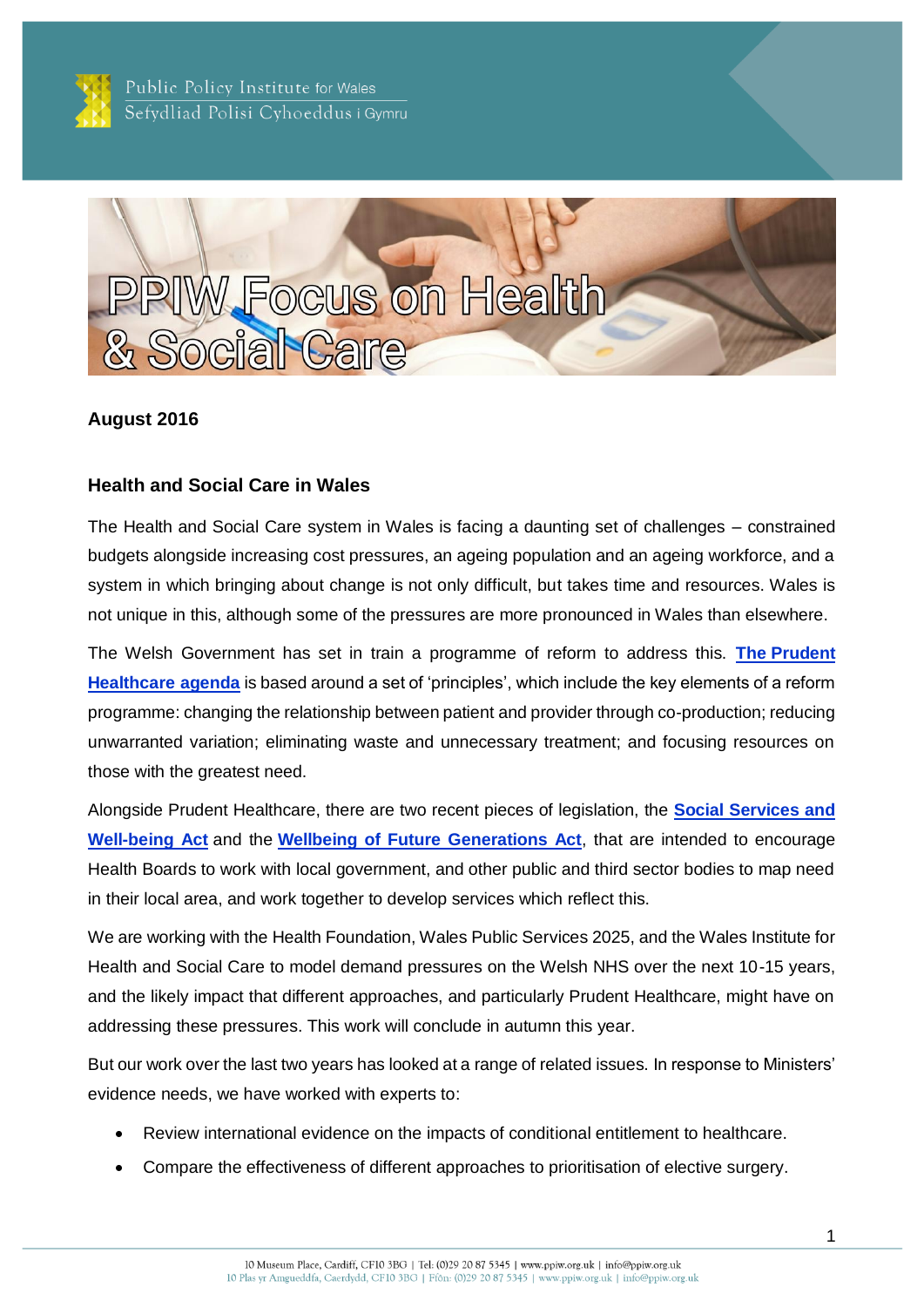

- Review the evidence on ways of increasing physical activity levels.
- Analyse the resilience of the care home market for older people in Wales.
- Develop advice on increasing the uptake of advanced decisions.
- Reviews ways of increasing the role of social enterprises in health and social care provision.
- Approaches to de-escalating interventions for adolescents.
- Explore how approaches to demand management can inform the prudent healthcare agenda.

Some of the key messages from this work are summarised below.

# *[Conditional entitlement to healthcare must be accompanied by safeguards for vulnerable](http://ppiw.org.uk/files/2015/08/Conditional-Entitlement-Report.pdf)  [groups](http://ppiw.org.uk/files/2015/08/Conditional-Entitlement-Report.pdf)*

Evidence about the impacts of introducing conditional entitlements to healthcare is limited because it has not been tried in many countries. Where restrictions have been introduced in response to austerity they have usually involved user charges and/or co-payments. The evidence suggests that unless there are appropriate safety nets, vulnerable groups can suffer and there are examples where conditionality has led to expensive unintended consequences.

# *[Clinically-based guidelines appear to be the most effective way to prioritise access to elective](http://ppiw.org.uk/files/2015/06/Elective-Surgery-Report.pdf)  [surgery](http://ppiw.org.uk/files/2015/06/Elective-Surgery-Report.pdf)*

The most common methods of prioritising access elective surgery are waiting time targets, 'scoring' systems (as used in New Zealand), and clinically-based guides. There is evidence that targets drive down waiting times but encourage 'gaming' which may not be in patients' best interests. The literature on 'scoring systems', and specifically the New Zealand approach, suggests that it is seriously flawed and has not delivered anticipated improvements in prioritisation, more equitable access, or consistency between areas. The evidence on a 'guideline' based approach is limited but the early signs are promising. Regardless of which approach is used, there is a need to address issues around data collection, implementation and buy-in by the public.

# *Increasing physical activity requires coordinated action to deliver significant behaviour change*

Increasing levels of physical activity in Wales will require significant changes in lifestyle – increasing everyday activity (e.g. walking) not just participation in sport. The evidence suggests that achieving this requires strategies that combine social marketing, a focus on interventions in community settings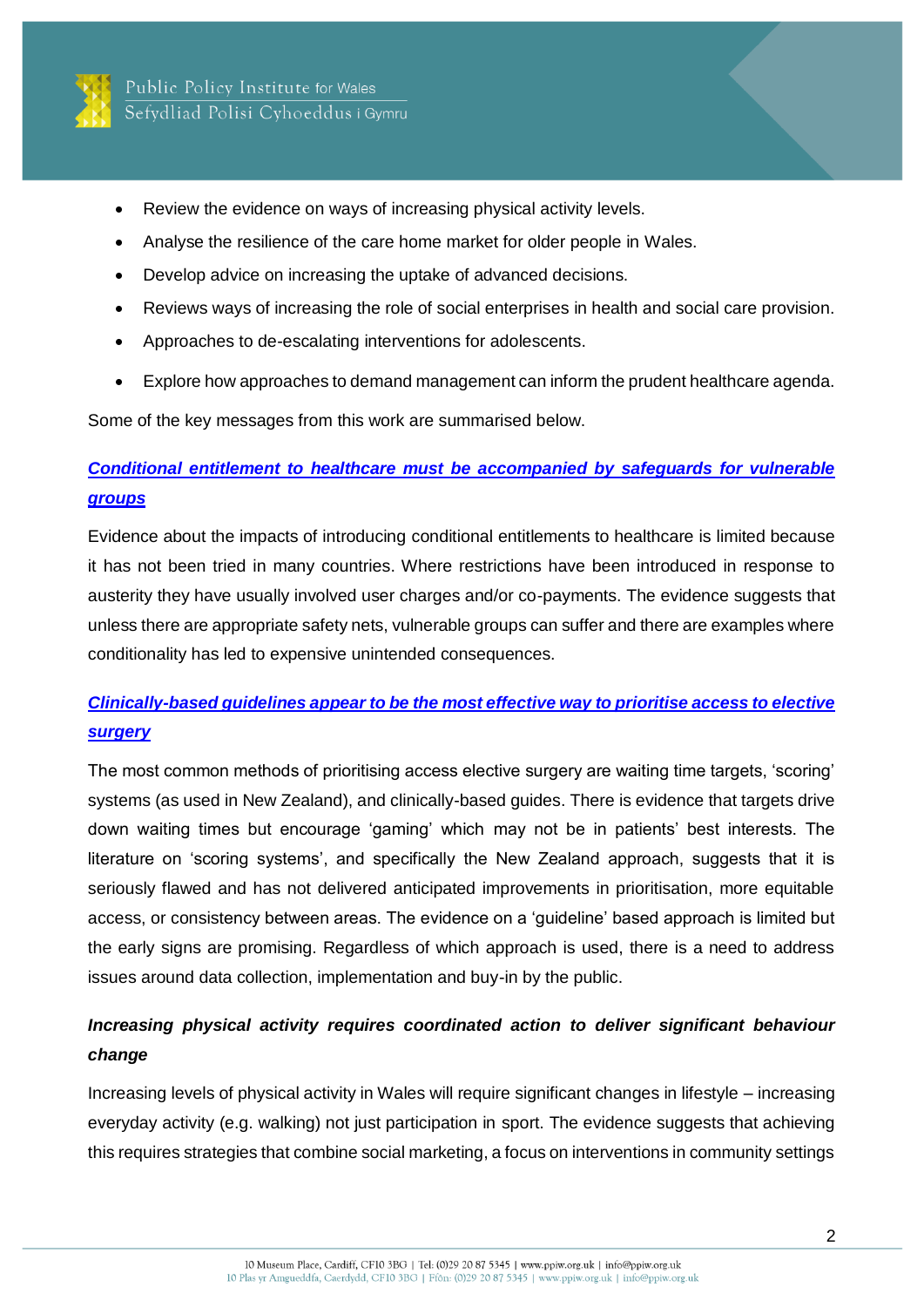

(e.g. schools, workplaces), greater use of prompts or cues at the point of choice (e.g. signs to encourage use of stairs rather than lifts), and coordination of interventions at individual, community and national level. It also calls for a joined up approach across policy areas such as education, planning, transport and health, as well as effective monitoring of progress.



### *[The number of small providers is a risk to the care home market in Wales](http://ppiw.org.uk/files/2015/11/The-Care-Home-Market-in-Wales-mapping-the-sector.pdf)*

The care home market for older people in Wales is less vulnerable to a 'Southern Cross style' collapse than England. However, the number of single ownership homes is a potential threat. A number of smaller providers are approaching retirement age and financial pressures on care homes may deter new entrants. Established providers show some interest in expansion, but capital costs are high and future demand uncertain. Data gaps limit central and local government's ability to spot potential problems and work with providers to secure future services. We need better monitoring and analysis - at national, regional and local levels - of services, ownership, financial stability, staffing and quality of care to ensure that risks can be minimised.

### *[Increasing the take up of Advance Decisions to Refuse Treatment requires a public](http://ppiw.org.uk/files/2016/02/PPIW-Report-Increasing-the-awareness-and-uptake-of-Advance-Decisions.pdf)  [awareness campaign, the provision of information and support, and staff training](http://ppiw.org.uk/files/2016/02/PPIW-Report-Increasing-the-awareness-and-uptake-of-Advance-Decisions.pdf)*

Less than 2% of people in Wales have written an ADRT, which is low by international standards, and there is a lack of awareness and understanding among the public and healthcare professionals. The Welsh Government could play a key role, alongside partner organisations, in improving understanding of ADRTs and ensuring that they are respected. Our report makes detailed recommendations for a comprehensive long-term strategy and highlights five key actions that could be implemented in the short term including: a consultation to raise awareness; training to give healthcare practitioners the information and confidence to inform people about ADRTs; development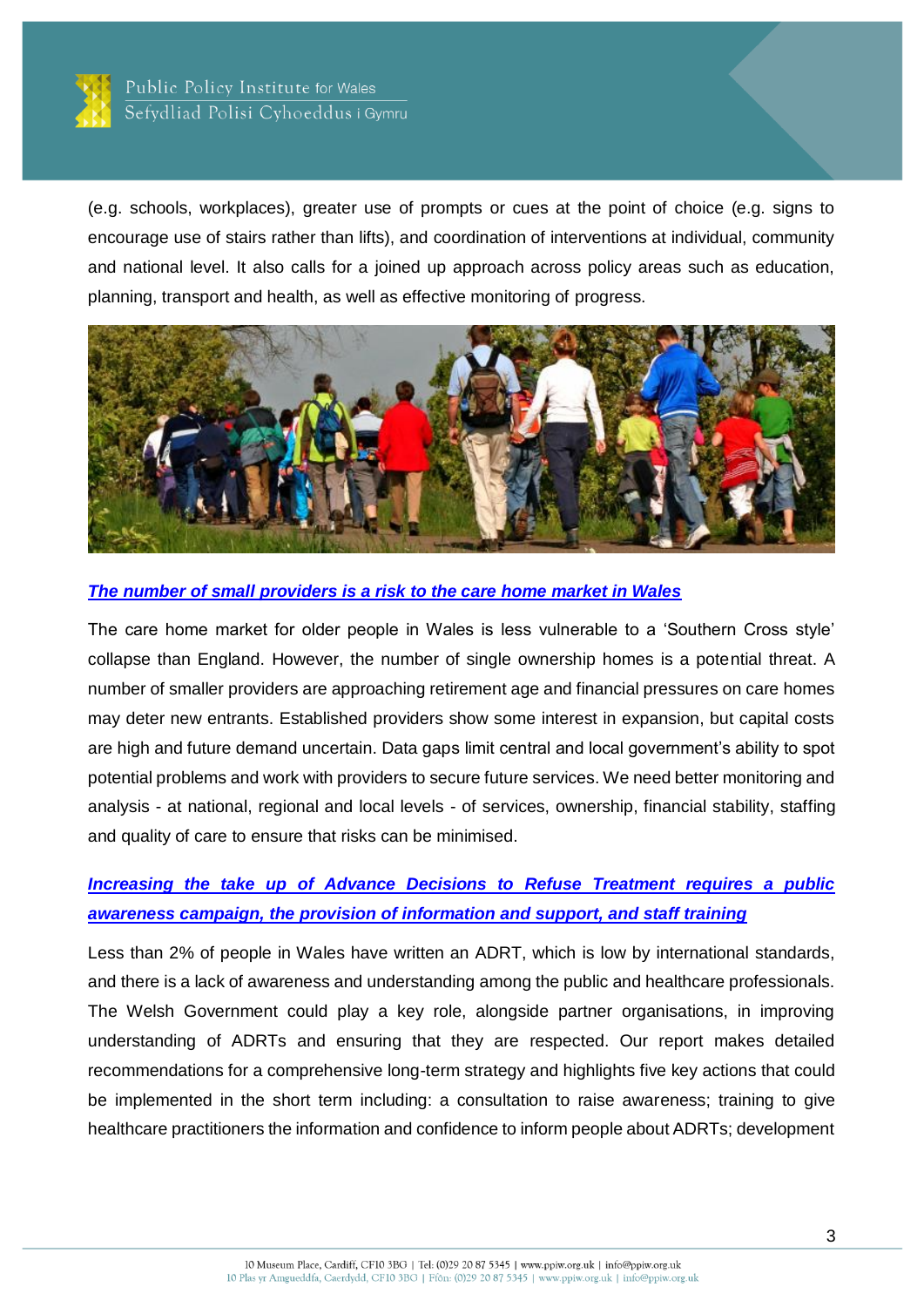

of a Welsh-language resource; a pilot which gives healthcare staff access to support to write their own ADRT; and the creation of an All-Wales repository for ADRTs.

### *[Increasing the use of social enterprises in the health and social care will require commitment](http://ppiw.org.uk/files/2016/06/Social-Business-Models-in-health-and-social-care.pdf)  [and support from Welsh Government](http://ppiw.org.uk/files/2016/06/Social-Business-Models-in-health-and-social-care.pdf)*

There is international evidence that social enterprises bring a number of benefits to the provision of health and social care. There are a range of ways in which the Welsh Government and other agencies could promote a greater role for social enterprises including: providing business and financial support to assist with the upfront capital investment; encouraging the development of consortia which pool resources, risks and costs to unlock financial support from banks; support for NHS and social care staff to deliver services through social enterprises; ensuring regulatory processes are proportional; addressing barriers to commissioning (an overemphasis on price and track record); providing information and training to commissioners and other purchasers; developing guidance on the opportunities provided by new EU procurement rules; and developing a single framework to measure and report added social value.

#### *[There is strong evidence de-escalating interventions for troubled adolescents has benefits](http://ppiw.org.uk/files/2016/05/PPIW-Report-De-escalating-Interventions-for-Troubled-Adolescents.pdf)*

There is widespread support in youth justice, mental health and social services communities for 'deescalation' of interventions in the lives of troubled adolescents. In practice this means avoiding 'labelling', working to address issues at an early stage, improving working across agencies (including through combined risk assessments), and equipping professionals to manage the risks of lower level interventions. De-escalating interventions is not always about doing less – it can mean doing things differently in order to use existing resources in a more timely and effective manner, freeing up specialist resources for those with the greatest needs.